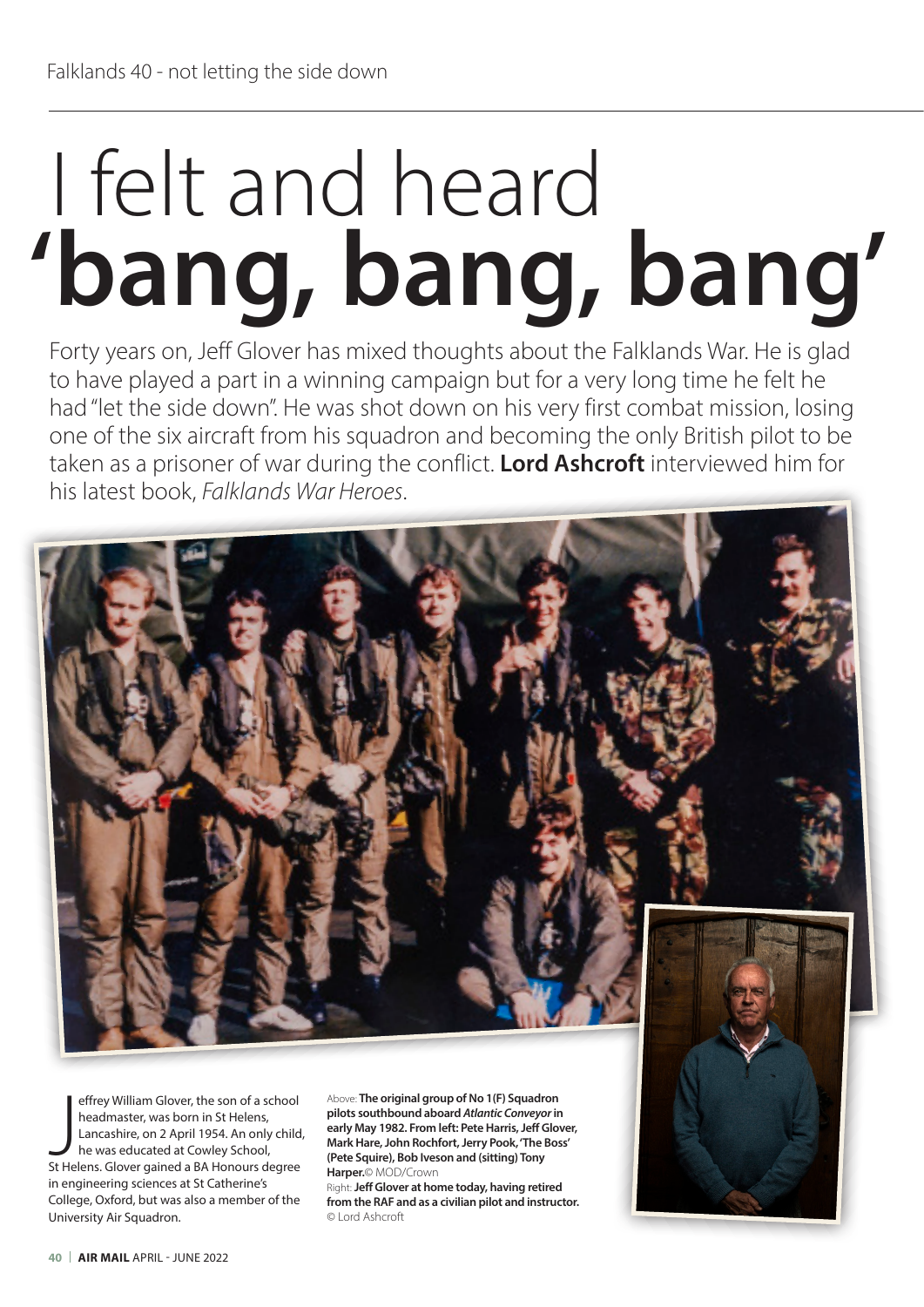

Above: **Glover being pulled out of the sea at gunpoint by Argentine troops after his Harrier GR3 was shot him down at Port Howard on 21 May 1982. The damage to his face was caused by his oxygen mask attachments, ejecting at 500 knots.** © Lord Ashcroft

Below: **Glover's log book, showing the page for spring 1982, and his RAF squadron badges.**  © Lord Ashcroft

From 1976 to 1977, Glover attended RAF College, Cranwell, in Lincolnshire, where he won the Battle of Britain Trophy for best aerobatics pilot. The following year, at RAF Valley, he came top of his course in advanced flying training on Gnat jets. Next, he trained at RAF Leeming

**top of his course in advanced flying training**

in Yorkshire before returning to RAF Valley to be a qualified flying instructor on the Hawk, and capturing the aerobatics trophy.

While based at Leeming, he met his first wife, Dee, and they married in February 1981, just 14 months before the start of the Falklands War. In fact, Argentina invaded the Falkland Islands on Glover's 28th birthday. By then, he was serving as a Harrier pilot with No 1 (Fighter) Squadron at RAF Wittering.

Glover recalled that he had been on a onemonth training course at Jever Air Force Base in Germany on the day that the Falklands were invaded. Two weeks into his course, he was called back to RAF Wittering as the possibility of war loomed. At this point, he was a Flight Lieutenant. He deployed with No 1 (F) Squadron, one of nine pilots and six Harrier jets to go to the South Atlantic.

On the morning of 21 May 1982, Glover took part in his first wartime mission but things did not go to plan: "It was the squadron's second mission of the day. The wing commander and I were to get airborne, liaise with HMS Antrim, which was controlling the missions, and await targeting information. We took off at around 8am local time – it was a beautiful day, not  $\rightarrow$ 

| News:<br>1982 |           | <b>ABICBAFT</b>               |                | Carrolle of<br>the Pillott | Counties<br><b>Jud Prior</b><br>Fuell or Crear | DUTE.<br>discluding member of day or night.<br>landings as 'Ist. First or Dunk |                   |  |
|---------------|-----------|-------------------------------|----------------|----------------------------|------------------------------------------------|--------------------------------------------------------------------------------|-------------------|--|
| Planet &      | Dwow.     | Tape and Harls                | <b>Film</b>    |                            |                                                |                                                                                |                   |  |
| $\sim$        | $\sim$    |                               | ÷              | me.                        |                                                | - Tusais brought forward                                                       |                   |  |
| 森林            | So.       | untilst des Sibisso           |                | <b>WELF</b>                | North all                                      | VI + Mini 6Kd                                                                  | <b>GLOVER</b>     |  |
|               |           |                               | South          |                            | Susmit admi (RPD) L V9 EB                      | MIRING TOTAL ERS                                                               | EROBATIC TEAM     |  |
|               |           | ſs.                           | x aast         | $0.05 \pm 100$ Small       |                                                | <b>PROTHUS SITAL</b> THE                                                       |                   |  |
|               |           |                               |                | HA CHE EXATO: SO APRILIMED |                                                |                                                                                | <b>RED ARROWS</b> |  |
|               | Garlont   |                               | California     | <b>SHOWED</b>              | <b>Allen Chat</b>                              | Tesas, HARBURA                                                                 |                   |  |
| puls          |           | AMERIC BET                    | <b>MERRY</b>   | <b>STOFF</b>               | 500.01                                         | Forest Car                                                                     |                   |  |
| 2010          | 围         | HARRIE ACT NETRE              |                | <b>SELF</b>                | Téso:                                          | <b>WEIT IN STIPLEHERM</b>                                                      |                   |  |
| 开启生           | 6         | mented dict x 8918            |                | SELF.                      | <b>Julian</b>                                  | SCHANDER - RECARDING                                                           |                   |  |
| 两点字           |           | KAANSE GEE KIERTZ             |                | 花花の井                       | Sour                                           | <b>ACM THOMASSET MAS TO</b>                                                    |                   |  |
| 西府市           |           | <b>HALLAC SCI K 9-972</b>     |                | SELF                       | 9466                                           | $RCM = Z - 1$                                                                  |                   |  |
| 树枝生           |           | <b>Medinically NB 978</b>     |                | 5018                       | 501.0                                          | <b>PARTIES</b><br>ALC: MARIN                                                   |                   |  |
| <b>MAT</b>    | 28        | RANDER GRS X 2 9 T2           |                | SELF                       | 1010                                           | oe s                                                                           |                   |  |
|               |           |                               | Save Cove      | SUMMARY                    | WAY MBL                                        |                                                                                |                   |  |
|               |           |                               | oc Binut       | Lister + Web Stea          |                                                |                                                                                |                   |  |
|               |           |                               | <b>LOG CRE</b> | DATE: 12 (244) 83          |                                                |                                                                                |                   |  |
|               |           | 0.4.4.0                       | ac from        | 当然の時に                      | John H Par                                     |                                                                                |                   |  |
| Nov.          | o         | <b>INVESTIGATION</b>          | T4   RAI 12/5  | <b>June 1892</b>           | 1646                                           | <b>Security</b>                                                                |                   |  |
| pine          | 食         | <b><i><u>INFORCE</u></i></b>  | 西 天平 210       | should.                    | 5218                                           | uщ                                                                             |                   |  |
| <b>No.d</b>   | 12.       | streetheart Tay And-          | 210            | <b>LEES</b>                | Shut.                                          | n.                                                                             |                   |  |
| <b>All of</b> | <b>16</b> | politics to but               | $-267$         | alors in                   | 5946                                           | Aid                                                                            |                   |  |
| <b>ALC U</b>  | (1)       | washing Tu You (19) counts    |                |                            | SELF.                                          | 夜雨                                                                             |                   |  |
| <b>ALCH</b>   | us.       | puedad is called askette      |                |                            | <b>SELF</b>                                    | 4                                                                              |                   |  |
| ni ini        |           | MARINE PERMITS INCOME         |                |                            | 14.66                                          |                                                                                |                   |  |
| págiai.       | r9.       | HARRISE THE YOU TEST PROJECTS |                |                            | 0.646                                          |                                                                                |                   |  |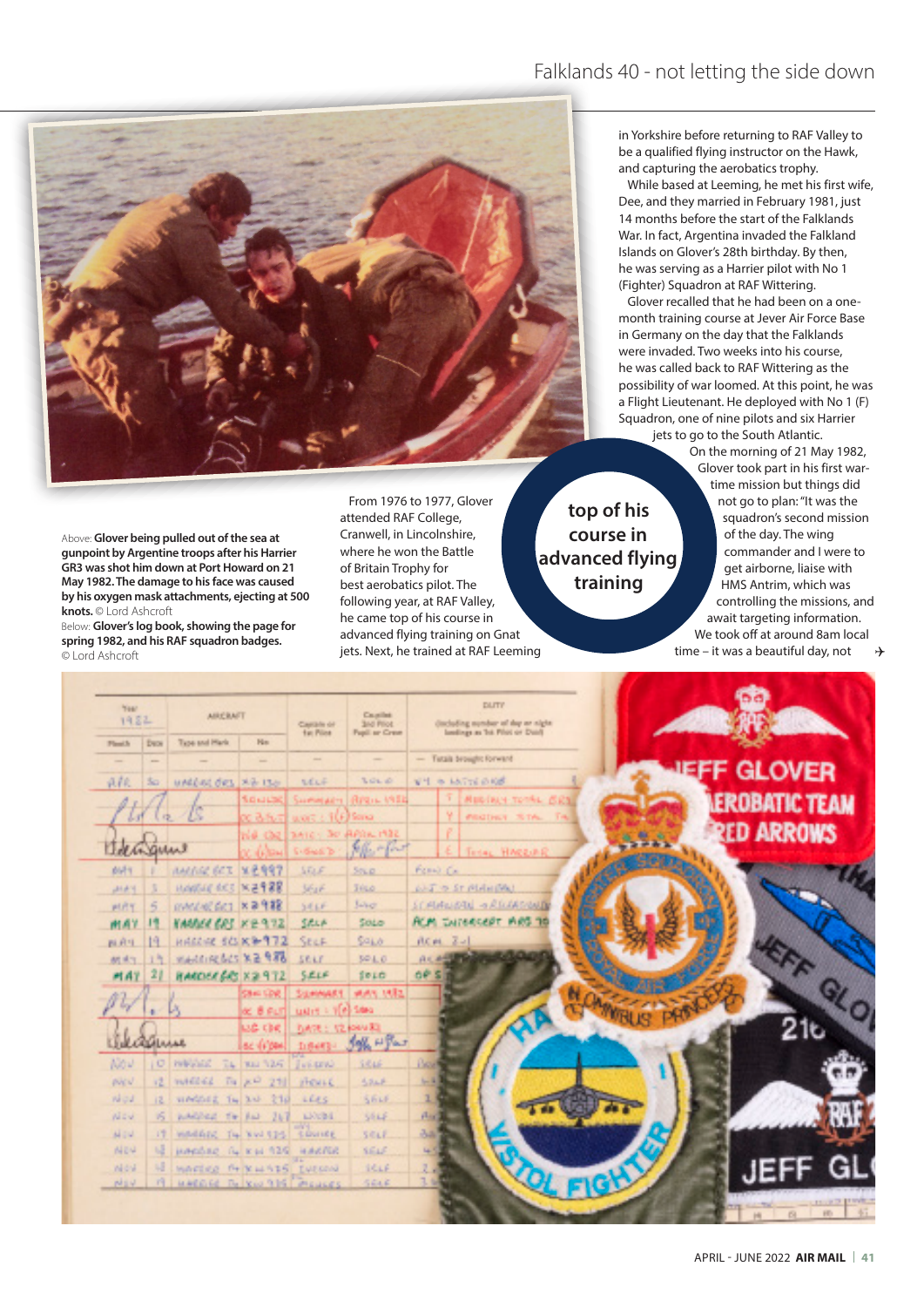

Glover was at low level, searching for his targets when, flying over West Falkland at more than 500 knots, he was suddenly hit. He takes up the story: "I felt and heard 'bang, bang, bang'. The aircraft then entered a maximum-rate roll to the right – the roll taking no more than a second but it was as if it was happening in slow time. I had three separate thoughts: the first was 'I cannot control the roll with this control column' the second was 'that sea is awfully close' and the third was 'I have to time my ejection right'. After the aircraft had gone through 320 degrees, I looked down and saw my right hand pull the ejection seat handle. I then heard a metallic bang and I lost consciousness. I woke up about four feet under water, sunny-side up and flapped to the surface and saw the sun again.

"In fact, I had been hit by a Blowpipe missile that had been fired from the ground by an Argentinian. The missile had hit and taken off half off my right wing which is why I had done a hard roll to the right. The reason I blacked out was that normally you try to pull the ejector handle with both hands but, because it happened so fast, my left hand was still on the throttle so, as I ejected, my left arm went into a whiplash movement at around 600 mph, and I

lost consciousness. After I ejected, my parachute opened and I dropped into the freezing sea.

> "So I was in the water in my protective immersion suit and, after what seemed like five minutes of being in shock, I started to think about getting into my self-inflating dinghy which was attached to me by two quick-release clips. At some

Above: **News reports of the time.** © Lord Ashcroft Right: **Bob Iveson (left) and Jerry Pook (right) celebrating Jeff Glover's return to RAF Wittering after release from Argentina.** © MOD/Crown.

a cloud in the sky. I just wanted to perform to the best of my ability, and not let the side down. The Hermes was less than 200 miles to the north-east of the Falklands. I lined up behind 'The Boss' [Pete Squire] on the carrier. We each had two cluster bomb units and guns loaded. He selected full power and four seconds later I too went to full power, chased him down the flight deck and left the end of the ski jump at 120 knots – nearly 140 mph. I then took 35 degrees of nozzle to be partially wing-borne and jet-borne. We started to climb to around 25,000 feet but 'The Boss' could not retract his under-carriage. He had to abort because of the problem...leaving yours truly on his own to complete the mission."



**the missile had taken off half my right wing**